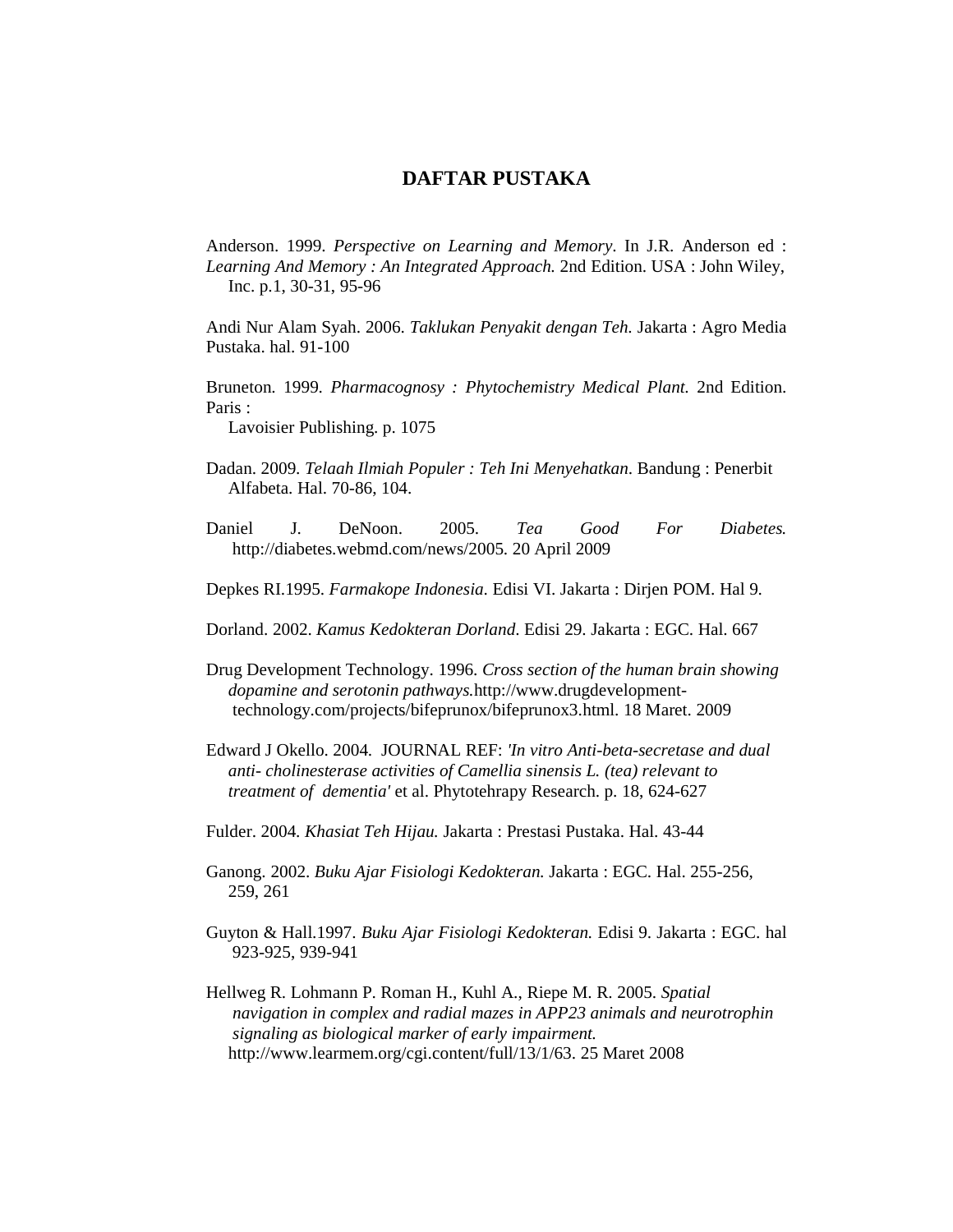- Hernani, Mono Rahardjo. 2006. *Tanaman Berkhasiat Antioksidan.* Jakarta : Penebar Swadaya. Hal.69.
- IPTEK. 2005. *Tanaman Obat Indonesia: Teh.* http://www.iptek.net.id/ind/ pd\_tanobat/view.php?mnu=2&id=159. 10 April 2009
- Iskandar Japardi. 2002. *Learning and Memory.* http:/library.usu.ac.id/download/ fk/bedah- iskandar%20japardi18.pdf. 25 Maret 2008
- Kalis. 2005. *Reading Some New Tea Leaves.* http://appserv.pace.edu/ execute/page.cfm. 10 April 2009
- Khemas Ali Hanafiah. 2005. *Rancangan Percobaan Aplikatif : Aplikasi Kondisional Bidang Pertanaman, Peternakan, Perikanan, Industridan Hayati*. Edisi 1. Jakarta : PT. Raja Grafindo Persada. hal. 10-12
- Lily D. Sidiarto. 1999. *Penanggulangan mudah lupa dan kepikunan.* Majalah Kedokteran Indonesia (The Journal of the Indonesian Medical Association), 12 (49): 523-6
- Marx. 1969. *Learning Process*. In M.H. Marx ed : *Learning : Processes.* USA : The Macmillan Co. p.4
- Memmler, Cohen. 1996.*Structure & Function of the Human Body.* 6th Edition. Philadelphia : Lippincott-Raven Publishers. p. 119-120
- Miranda Hitti. 2004. *Black Tea May Slow Alzheimers.* http://www.webmed.com/alzheimers/news/20041027/. 20 April 2009
- Nagao,T. Komine, Y. Soga S., et al. 2005. Ingestion of a Tea Rich in Catechins Leads to a reduction in body fat and malondialdehyde modified LDL in men. *American Journal of Clinical Nutrition* 81(1) : 122 – 129
- Nakayama M. 1993. Inhibition of the Infectivity of Influenza virus by tea Polyphenols. *Antiviral Research* 21 : 289 - 299
- Price, Wilson. 2006. *Anatomi dan Fisiologi Sistem Saraf*. Jakarta : EGC

Salian. 2007. *Tea (Camellia sinensis* L. http://sliceoftheday.wordpress.com/2007/02/. 14 April 2008

Sanders Bush & Mayer. 2006. *5-Hydroxytriptamine (Serotonin) : Receptor Agonist and Antagonist.* In Brunton L.L., Kazo J.S., Parker K.L. ed : *Goodman & Gilman's The Pharmacological Basis of Therapeutics.* 11th edition. USA : Mc.Graw Hill. P.297